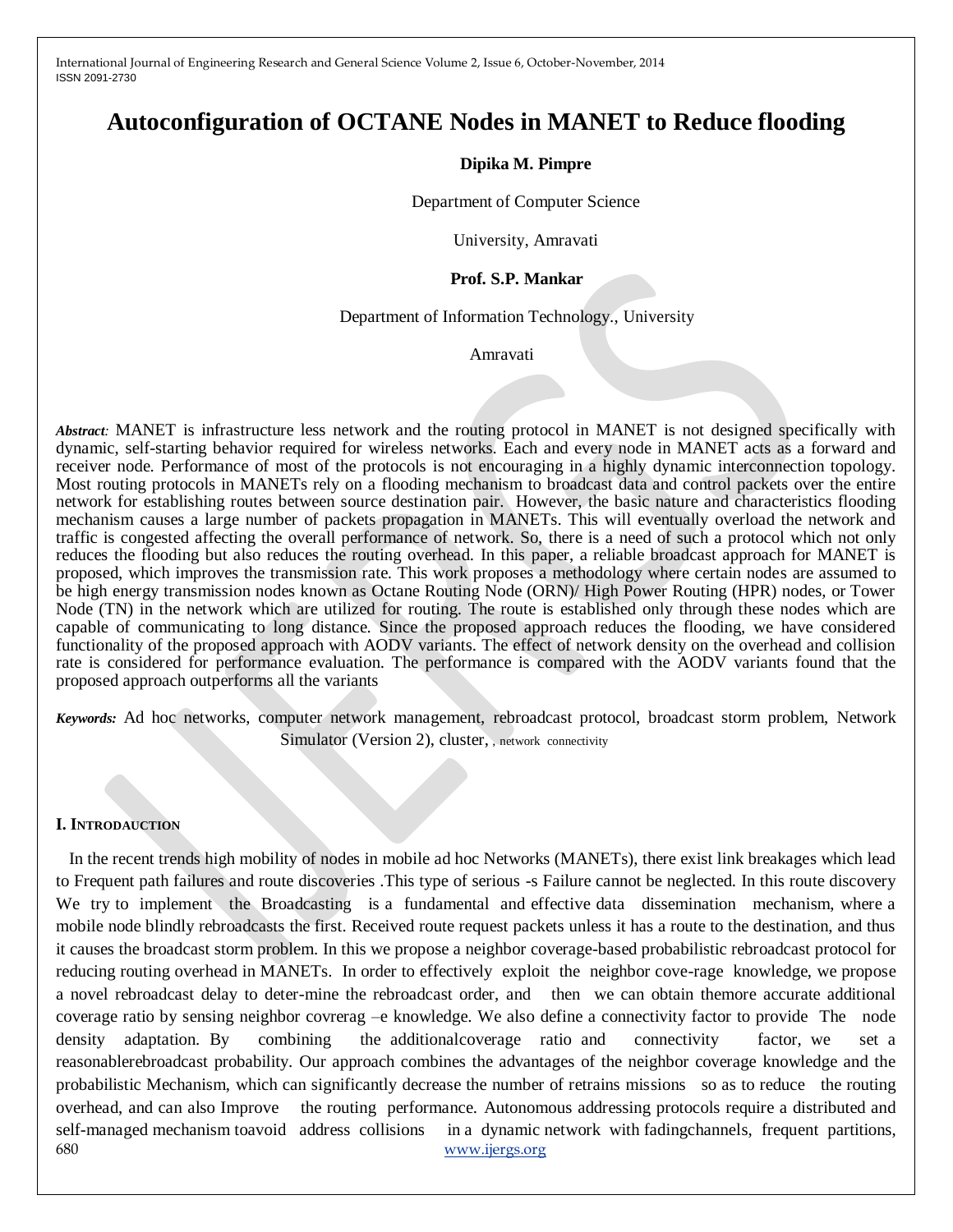and joining/leave nodes. The software used is Network Simulator (Version 2), widely knownas NS2,is simply an eventdriven simulation tool that has proveduseful in studying the dynamic nature of communication networ ks. Simulation of wired as well as wireless network functions and protocols (e.g., routing algorithms, TCP, UDP) can be done using NS2. In general, NS2 provides users with a way of specifing such network protocols and simulating their corresponding behaviours .Due to its flexibility and modular nature, NS2 has gained constant popularity in the networking research community since its birth in 1989. Ever since, several revolutions and revisions have marked the growing maturity of the tool, thanks to substantial contributions from the players in the field.

Since 1995 the Defence Advanced Research Projects Agency (DARPA) sup-ported development of NS through the Virtual Inter Network Testbed (VINT) project [1][2]. We'll use NS2 for this project. NS2 is a discrete event simulator written in C++, with an OTcl interpreter shell as the user interface that allows the input model files (Tcl scripts) to be executed. Most network elements in NS2 simulator are developed as classes, in object-oriented fashion. The simulator supports a class hierarchy in C++, and a very similar class hierarchy in OTcl. The root of this class hierarchy is the TclObject in OTcl. Users create new simulator objects through the OTcl interpreter, and then these objects are mirrored by corresponding objects in the class hierarchy in C++. NS2 provides substantial support for simulation of TCP, routing algorithms, queuing algorithms, and multicast protocols over wired and wireless (local and satellite) networks, etc. It is freely distributed, and all source code is available. In clustering procedure, a representative of each sub domain(cluster) is "elected" as a cluster head (CH) and a node which serves as intermediate for inter-cluster communication is called gateway. Remaining members are called ordinary nodes. The boundaries of a cluster are defined by the transmission area of its CH.

## **II. BACKGROUND**

In recent years, wireless technologies and applications have received a lot of attention [Sheu2002]. Owing to rapidly emerging wireless computing, users can communicate with each other through network connectivity without being tethered off of a wired network [Crow1997]. An ad hoc wireless local area network (WLAN) consists of a group of mobile hosts creating a temporary network without the help of any pre-existed infrastructure or centralized administration [Sheu2002, Johnson1994, Frodigh2000, Perkins2000]. Since the nodes in an ad hoc network are able to serve as routers and hosts, they can forward packets on behalf of other nodes and run user applications [Frodigh2000]. That is, when two nodes are within the wireless transmission range of each other, they can communicate with each other directly. However, if they are out of their transmission range to each other, intermediate nodes can forward a packet for the two nodes to communicate with. Since ad hoc networks do not need any help of centralized infrastructure, wireless applications are becoming more and more popular where wired networking is not available or not economically feasible [Sheu2002]. In general, a wireless ad hoc network that consists of mobile nodes and communicates over radio without the aid of any infrastructure is popularly called MANET (Mobile Ad-hoc NETwork) [Gunes2002].

Geographic ad hoc networks using position-based routing are targeted to handle large networks containing many nodes. Position-based routing algorithms can employ single path, multi path, or flooding. Flooding protocols are usually restricted directional, such as DREAM [3] and LAR [4]; the flooding is done only in a section of the network, which is selected based on the source and destination node location. Multipath protocols such as c-GEDIR [5] attempt to forward the message along several routes toward its destination in order to increase the probability of finding a feasible path. Single path protocols, on the other hand, aim for good resource consumption to throughput ratio. Most common among the single path protocols are those basedon greedy algorithms. The greediness criteria can be distance, minimum number of hops, power (best usage of battery resources), etc. Greedy routing algorithm [6] is a memory less algorithms (only requires information about destination).When using greedy forwarding, a node selects for the next hop, the node that is closest to destination (including itself). It is easy to come up with examples where this algorithm does not converge, due to local minima that occur in regions void of neighbors.IJCA Special Issue on "Mobile Ad-hoc Networks"MANETs, 2010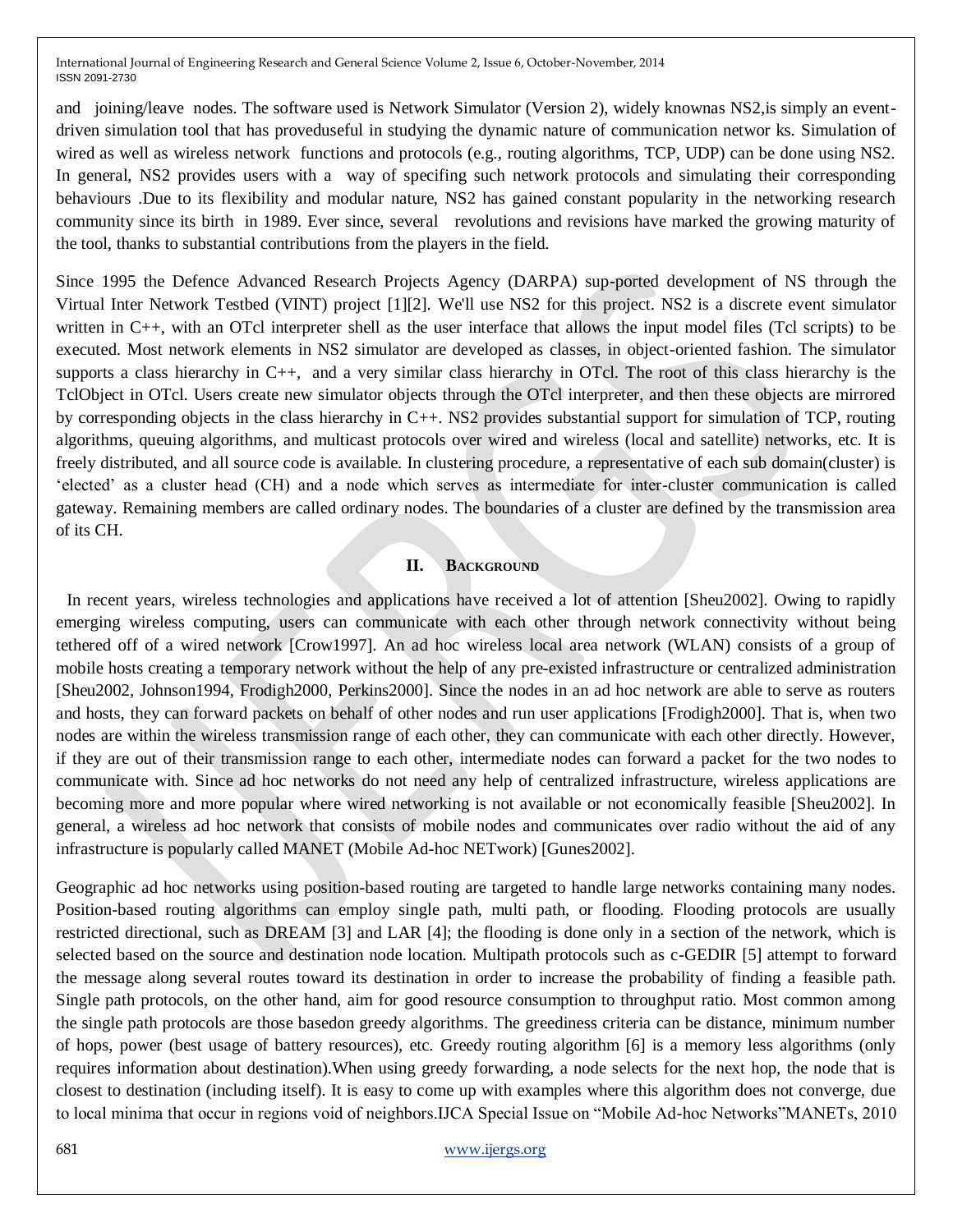121Position based routing eliminate the limitation of topology based routing. It requires the information about the physical position of the participating nodes. Each node must be aware of its own location and location of the participating nodes. One distinct advantage is no establishment or maintenance of path required, and it is suitable for highly dynamic large networks.A major issue in greedy routing algorithms is how to proceed when a concave node is reached, i.e.,A Concave node is a node that has no neighbor that can make a greedy progress toward some destination (for the greedy routing algorithm in use). The simplest solution is to allow the routing algorithm to forward the packet to the best matching neighbor, excluding the sender itself. Such a solution can guarantee the packet delivery but can result in routing loops in algorithms that are otherwise loop free. Other solutions require switching to a recovery algorithm that guarantees packet delivery. Since position-based routing uses local information for forwarding decisions, a concave node cannot be predicted in advance, based on the position of its neighbor nodes. Even using the information of the neighborhood cannot prevent reaching concave nodes, though can improve decisions made during the algorithm.

## **III. RELATED WORK**

 The lack of servers hinders the use of centralized addressing schemes in ad hoc networks. In simple distributed addressing schemes, however, it is hard to avoid duplicated addresses because a random choice of an address by each node would result in a high collision probability, as demonstrated by the birthday paradox [7].The IETF Zeroconf working group pro-poses a hardware-based addressing scheme [8], which assigns an IPv6 network address to a node based on the device MAC address. Nevertheless, if the number of bits in the address suffix is smaller than number of bits in the MAC address, which is always true for IPv4 addresses, this solution must be adapted by hashing the MAC address to fit in the address suffix. Hashing the MAC address, however, is similar to a random add rest choice and does not guarantee a collision-free address allocation. A few extensions to the Duplicate Address Detection (DAD) protocol use Hello messages and partition identifiers to handle network partitions [5], [9]. These identifiers are random numbers that identify each network partition. A group of nodes changes its partition identifier whenever it identifies a partition or when partitions merge. Fan and Subramanian propose a protocol based on DAD to solve address collisions in the presence of network merging events. This protocol considers that two partitions are merging when a node receives a Hello message with a partition identifier different from its own identifier or when the neighbour set of any node changes [5].Other proposals use routing information to work around the addressing problem. Weak DAD [10], for instance, routes packets correctly even if there is an address collision Other more complex protocols were proposed to improve the performance of network merging detection and address reallocation [6], [11].This technology of neighbor coverage knowledge includes additional coverage ratio and connectivity factor less redundant rebroadcast, the proposed protocol mitigates the network collision and contention , so as to increase the packet delivery ratio and decrease the average end-to-end delay. Wireless distributed micro sensor systems will enable there liable monitoring of a variety of environments for both civil and military applications.

In This we look at communication protocols, which can have significant impact on the overall energy dissipation of these networks. Based On our findings that the conventional protocols of direct transmission, minimum-transmission-energy, multihop routing And static clustering may not be optimal for sensor networks[3].Clustering protocols have been investigated in the context of routing protocols [23], [14], [22], [15], [24],or independent of routing [16], [17], [13], [18], [19], [20]. In this work, we present a general distributed clustering approach that considers a hybrid of energy and communication cost. Based on this approach, we present the HEED (Hybrid, Energy-Efficient, Distributed) clustering protocol. HEED has four primary objectives [21]: (i) prolonging network lifetime by distributing energy consumption, (ii)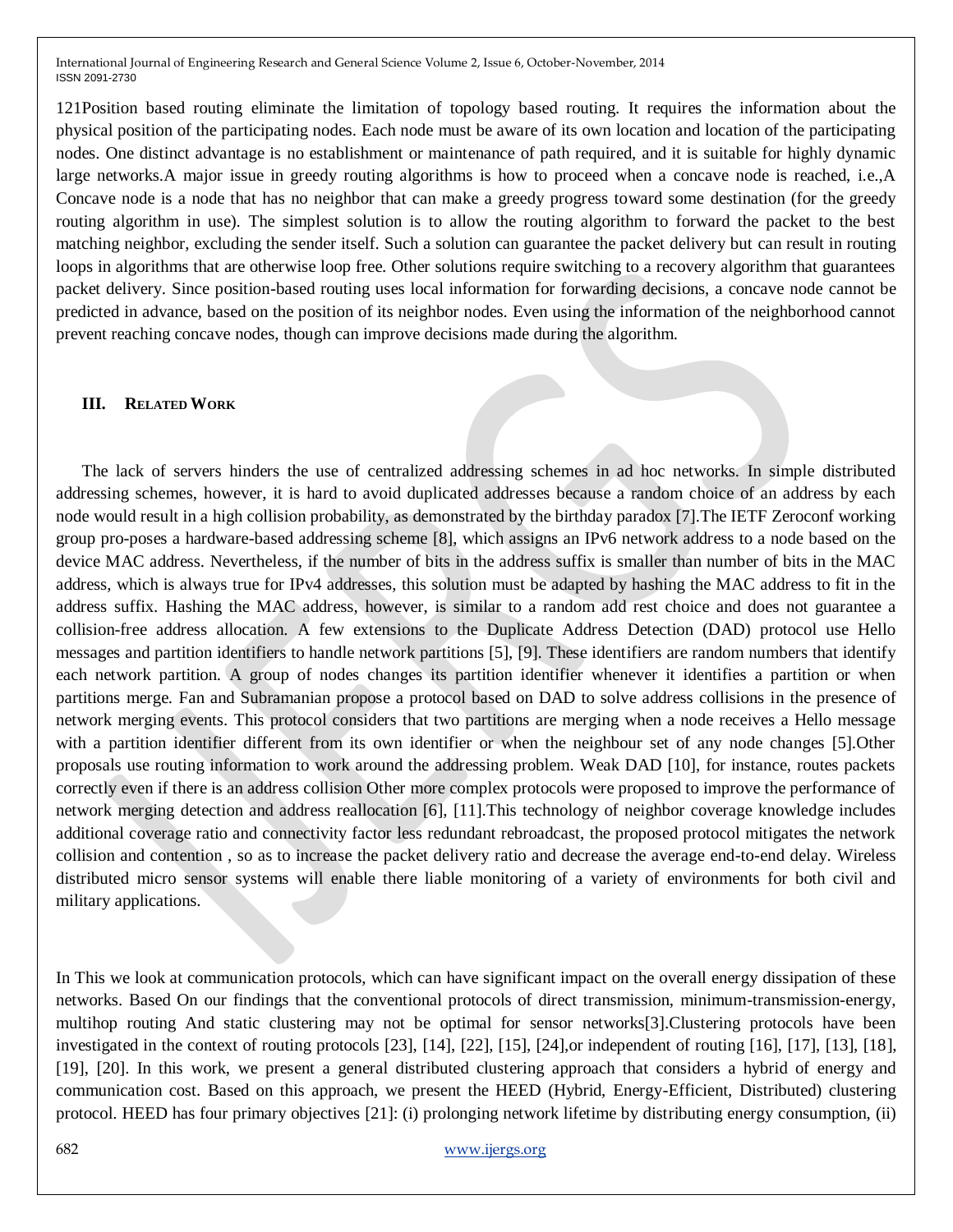terminating the clustering process within a constant number of iterations, (iii) minimizing control overhead (to be linear in the number of nodes), and (iv) producing well-distributed cluster heads. Our clustering app roach does not make assumptions about the distribution of nodes, or about node capabilities, location awareness. The approach only assumes that sensor nodes can control their transmission power level.

## **IV. Flooding**

Broadcasting has been used widely in wired and wireless networks to understand the data and topology information. There are various routing protocols in MANETs rely on a flooding mechanism to broadcast data and control packets over the entire network for establishing routes between source destination pair. The simplest way of broadcasting a packet to all nodes in the network is basic flooding or blind flooding which allows each node to retransmit a packet to its neighbors, in case it has not received broadcast packet during earlier transmission. The rebroadcasting process continues until all nodes in the network have received a copy of the packet. Since, topology packets pass through every possible path in parallel, it is assured that the flooding can always find the shortest path between various source and destination combinations.

However, the basic nature and characteristics flooding mechanism causes a large number of packets propagation in MANETs. This will eventually overload the network and traffic is congested, which is depicted in Figure 1.



Figure 1- Sample Flooding Scenario

In Figure 1, the centre node is the source node; nodes in the first inner circle are one-hop neighbours and the nodes in the outer circle are two-hop neighbours. While S, transmit out the packet, all the one-hop neighbours broadcast copies of the packet to all its two-hop neighbours of S at the same time. As a result, there is a heavy redundant rebroadcasting, which means same packet is being received more than once by some nodes, contention and collision that are referred to as the broadcast storm problem. There are various methods have been proposed for achieving efficient broadcasting to solve the broadcast storm problem. In general, these broadcast protocols can be categorized into three classes such as probabilitybased methods, area-based methods and neighbour knowledge methods. The probability-based methods are similar to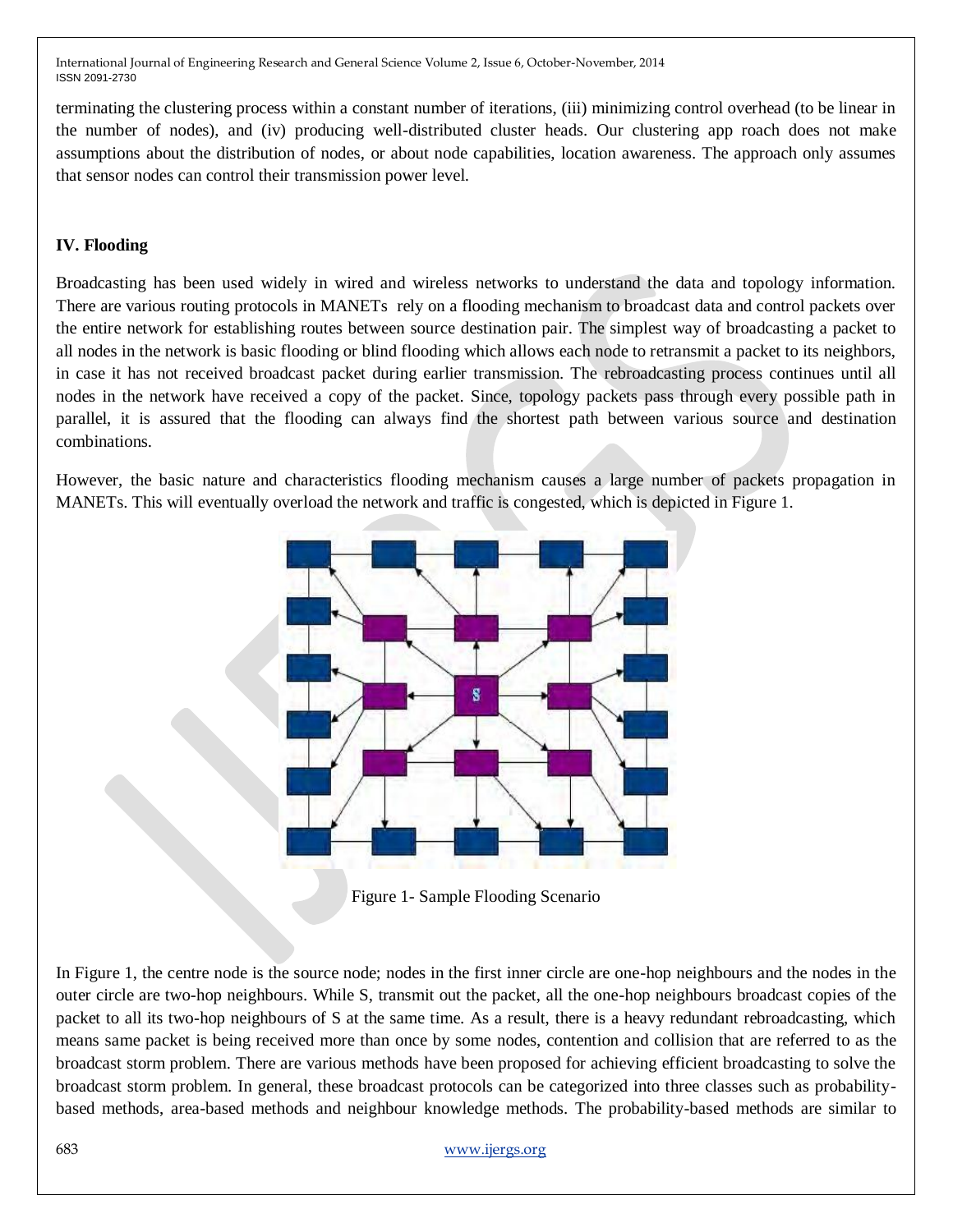basic flooding, except that each node rebroadcasts packets with a predetermined probability. This mechanism is found to be suitable in dense networks while multiple nodes with similar neighbour coverage. However, the effect of this approach is encouraging only in the sparse network. In area-based methods, the rebroadcast process depends on the distance between itself and the source node. While the distance between them is longer than a predefined threshold, the packet is rebroadcasted, so that a larger additional area can be reached. However, area-based methods do not consider whether some nodes actually exist within that additional area that leads to inefficient broadcasting. The neighbor knowledge methods are further classified as neighbor-designated methods and self-pruning methods. While a node in the neighbordesignated methods transmits packet with a specification to denote, which one of its one-hop neighbors should forward the packet and in self-pruning methods, the receiving node will decide whether the or not to transmit the packet by itself.

#### **V. Simulation Environment**

In order to evaluate the performance of the proposed NCPR

protocol, we compare it with some other protocols using the NS-2 simulator. Broadcasting is a fundamental and effective data dissemination mechanism for many applications in MANETs. In this paper, we just study one of the applications: route request in route discovery. In order to compare the routing performance of the proposed NCPR protocol, we choose the Dynamic probablist -ic Route Discovery [24][26] protocol which is an optimization scheme for reducing the overhead of RREQ packet incurred in route discovery in the recent literature, and the conventional AODV protocol.

We evaluate the performance of routing protocols using the following performance metrics:

**MAC collision rate:** the average number of packets (including RREQ, route reply (RREP), RERR, and CBR data packets) dropped resulting from the collisions at the MAC layer per second.

**Normalized routing overhead :** The ratio of the total packet size of control packets (include RREQ, RREP, RERR, and Hello) to the total packet size of data packets delivered to the destinations. For the control packets sent over multiple hops, each single hop is counted as one transmission. To preserve fairness, we use the size of RREQ packets instead of the number of RREQ packets, because the DPR and NCPR protocols include a neighbor list in the RREQ packet and its size is bigger than that of the original AODV.

**Packet delivery ratio:** the ratio of the number of data packets successfully received by the CBR destinations to the number of data packets generated by the CBR sources.

**Average end-to-end delay:** the average delay of successfully delivered CBR packets from source to destination node. It includes all possible delays from the CBR sources to destinations.

#### **What Problem Remained Unsolved**

Consider a normal AODV route discovery process. For example, if the node S starts a route discovery process by broadcasting a RREQ message, then all the neighbours of S will receive the request and process the request. If a neighbouring node knows the route, then it will send a reply otherwise, it will forward the RREQ message by rebroadcasting it again. In fact, all the nodes in the network will receive that RREQ message. If the message will reach the destination D, then D will send a RREP message.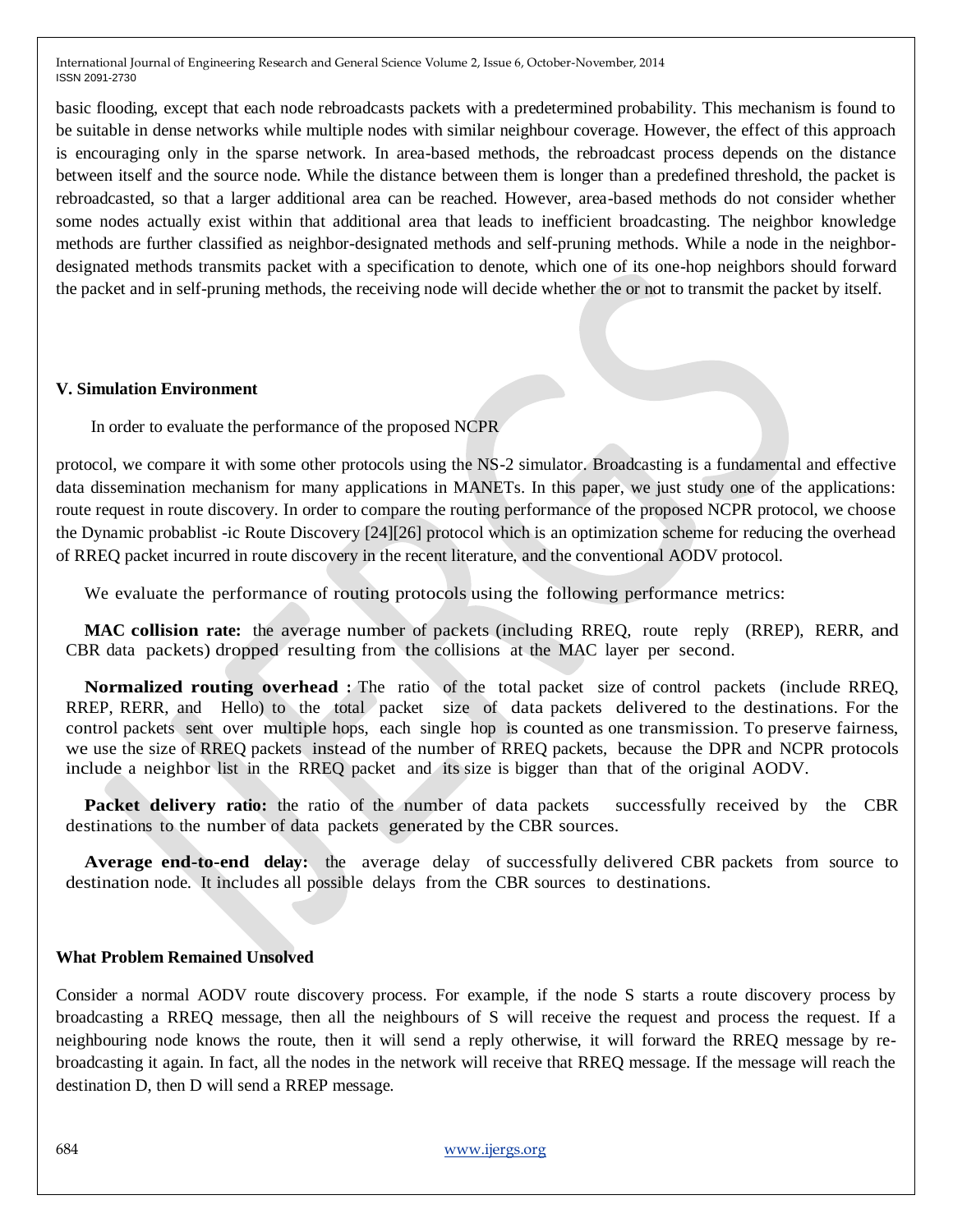Based on above discussion, it is noticed that most of the above mentioned protocols is applicable in multipoint MANET and all of them tries to minimize the number of messages. However, to achieve this it is observed that lot of energy is consumed or special hardware is required. Thus, it is imperative that a protocol is required to reduce the number of messages during broadcasting to avoid flooding.

# 1. **AIM**

To design a method which will reduce the routing overhead in both route discovery and route maintenance, by reducing the flooding in route discovery process and to avoid broadcast storm problem.

# 2. **OBJECTIVE**

The objective is to implement a method for improving the performance of Mobile Ad hoc Network (MANET) routing protocols under highly mobile time sensitive communication scenario. The performance is improved by identifying certain nodes as HPR nodes which involve in routing and the rest of the normal nodes which receive the routing packets are not allowed to process those requests. HPR nodes can be assumed as higher capability nodes which are having sufficient battery power and they may be deployed as HPR nodes and behave as HPR nodes during the entire life of the network. Only HPR node will be used for routing or route discovery if destination is not in neighbor list of source.

So, ultimate objectives here will be implementation of method to reduce routing overhead by using HPR nodes and design of header of HPR node.

#### 3. **SCOPE**

Since there is no routing overhead for the normal nodes in the network, the end-to-end delay will be reduced very much. A route cannot be established through any arbitrary node in the network; hence the security in communication increases. Since the route is established only through HPR nodes, the other nearby normal nodes which will receive the routing packets will not process those requests and reduce the message overhead in a typical on-demand routing protocol.

# 4. **LIMITATIONS**

- 1. Dividing the normal nodes for using HPR nodes is necessary, how to group these nodes is an uncovered issue.
- 2. How many HPR nodes to be used in one group. Using more HPR nodes will increase the network cost.
- 3. Large change in HPR node"s header may lead to make changes in normal nodes too.
- 4. If HPR node fails whole group associated with that HPR node will suffer failure of communication path.

#### **VI. Plan for development & Implementation process:**

685 www.ijergs.org We proposed a probabilistic rebroadcast protocol based onNeighbor coverage to reduce the routing overhead in MANETs. This neighbor coverage knowledge includes additional coverageratio and connectivity factor. We proposed a new scheme to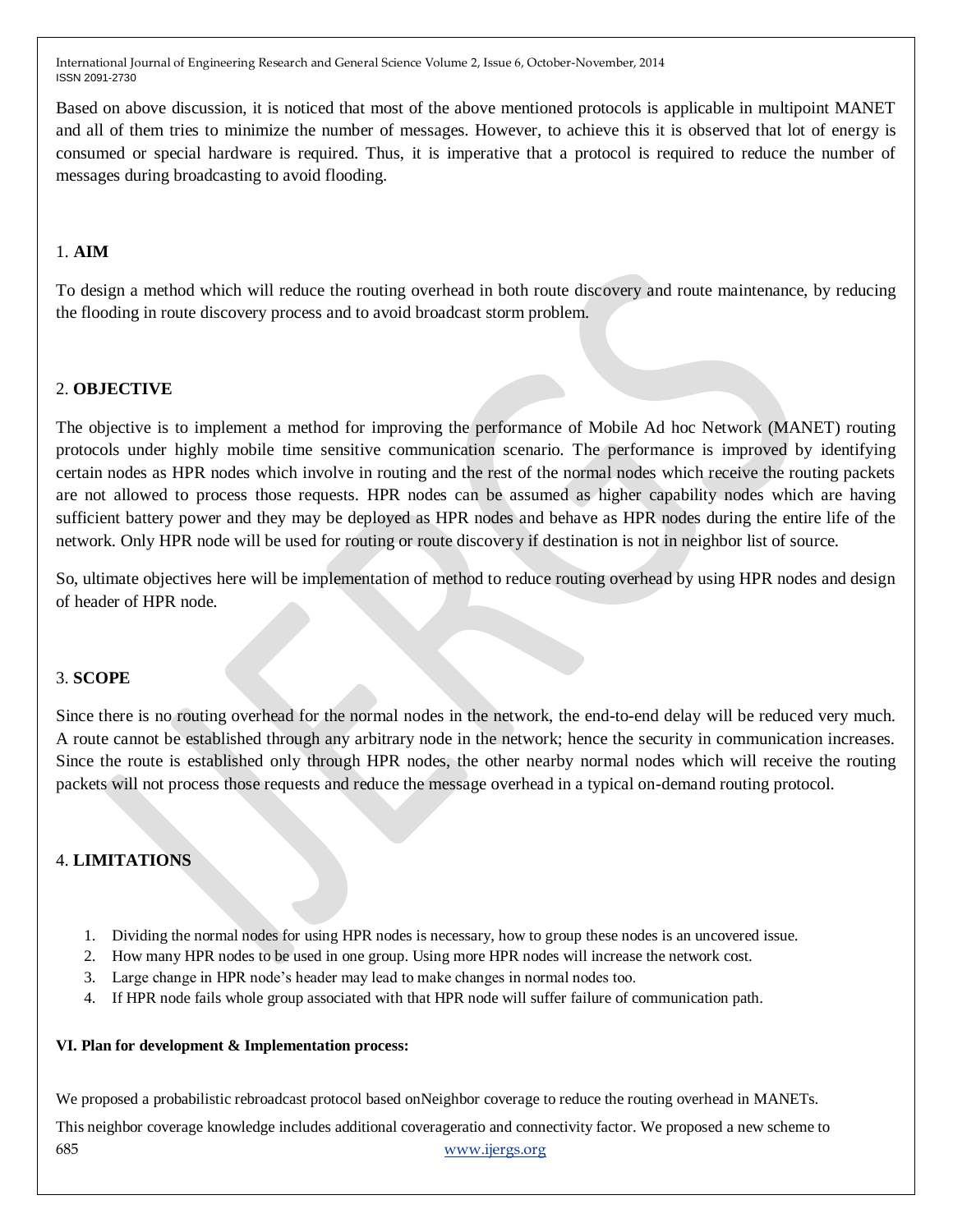Dynamically find the path through the Energy Efficient powere-d node which is used to determine the cover-age knowledge knowledge. Simulation results show that the proposed protocolgenerates less rebroadcast traffic than the flooding and some other optimized scheme in literatures. Because of less redundantrebroadcast, the proposed protocol mitigates the network collisi -on and contention, so as to increase the packet delivery ratioand decrease the average end-to-end delay. The simulation results also show that the proposed protocol has good performance when the network is in high density or the traffic is in heavy load.

Wireless distributed micro sensor systems will enable the reliable monitoring of a variety of environ- ments for both civil and military applications. we look at communication protocols, which can have significant impact on the overall energy dissipation of these networks. Based on our findings that the conventional protocols of direct transmission, minimum-transmission-energy, multihop routing, and static clustering may not be optimal for sensor networks

#### **VII. Proposed scheme:**

In proposed routing scheme, as shown in Figure 4, the HPR nodes only will be allowed to forward the RREP and RREQ messages. In other words, between S and D, a route can be established only through HPR nodes. Since the normal nodes will not rebroadcast the RREQ or forward RREP messages, it will reduce a lot of overhead as well as transmission power. Since the HPR nodes are capable of passing messages to longer distances, it will reduce the overall path length. The reduction in path length will reduce the end to end delay. Further, the normal nodes will only need to transmit up to the next nearest HPR node where the transmission (tx) power is reduced according to that distance, which reflects in the overall power consumption and reflects in reducing the routing overhead.



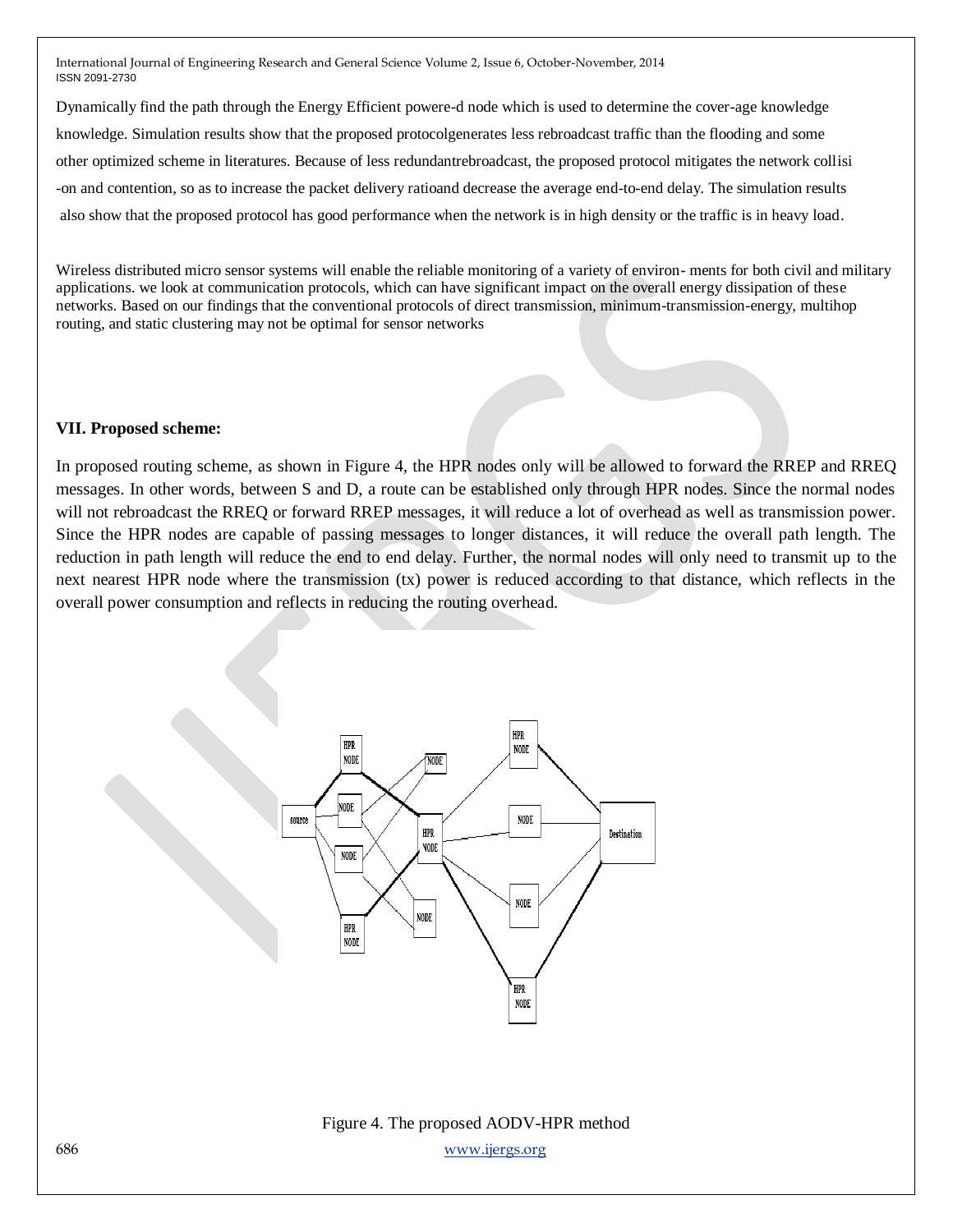The tx power to transmit packets from a HPR node to another HPR node will be constant and the established link will not be affected by a little mobility.

## **A. HPR Node Selection**

HPR nodes can be assumed as higher capability nodes which are having sufficient battery power and they may be deployed as HPR nodes and behave as HPR nodes during the entire life of the network. On the other hand, even the status of a node can be changed as HPR node or normal node in a random dynamic fashion for balanced power consumption in all the nodes in a normal network of similar capability nodes. Anyway, a HPR node can transmit or allowed transmit to higher distance than normal nodes. HPR nodes can also be a source or destination node but anyway, a route can be established only through HPR nodes.

#### **B. Advantages of AODV-HPR**

Since there is no routing overhead for the normal nodes in the network, the end-to-end delay will be reduced very much. A route cannot be established through any arbitrary node in the network; hence the security in communication increases. In a typical MANET, mobility causes link failures and results in increased overhead and reduced performance. In the proposed AODV\_HPR, the HPR nodes uses little bit of higher energy, so that it is resistant to mobility to some extent. Since the HPR nodes are capable of communicating to high distance, little bit of mobility in individual nodes will not cause frequent link failures. Since the route is established only through HPR nodes, the other nearby normal nodes which will receive the routing packets will not process those requests and reduce the message overhead in a typical on-demand routing protocol.

#### **POSSIBLE OUTCOME:**

It is been predicted that AODV HPR will give maximum throughput also less number of dropped packet. The AODV-HPR will generate minimum number routing/control messages in the network while transmitting data packet from source node to destination indirectly reducing routing overhead and end to end delay

#### **VIII. CONCLUSION:**

The performance of proactive and reactive protocols is always questionable if used in a highly mobile short time communication scenario. Here, the routing protocols require certain time for achieving stable performance due to the periodic route discovery and maintenance mechanisms in their inherent design. In this paper, the performance of AODV is improved by identifying certain nodes as HPR nodes which involve in routing and the rest of the normal nodes which receive the routing packets are not allowed to process those requests acting as only the simple neighboring nodes. HPR nodes can be assumed as higher capability nodes which are having sufficient battery power and they may be deployed as HPR nodes and behave as HPR nodes during the entire life of the network. A HPR node can transmit or allowed to transmit to higher distance than normal nodes. HPR nodes can also be a source or destination node but, a route can be established only through HPR nodes. The modified AODV termed as AODV\_HPR.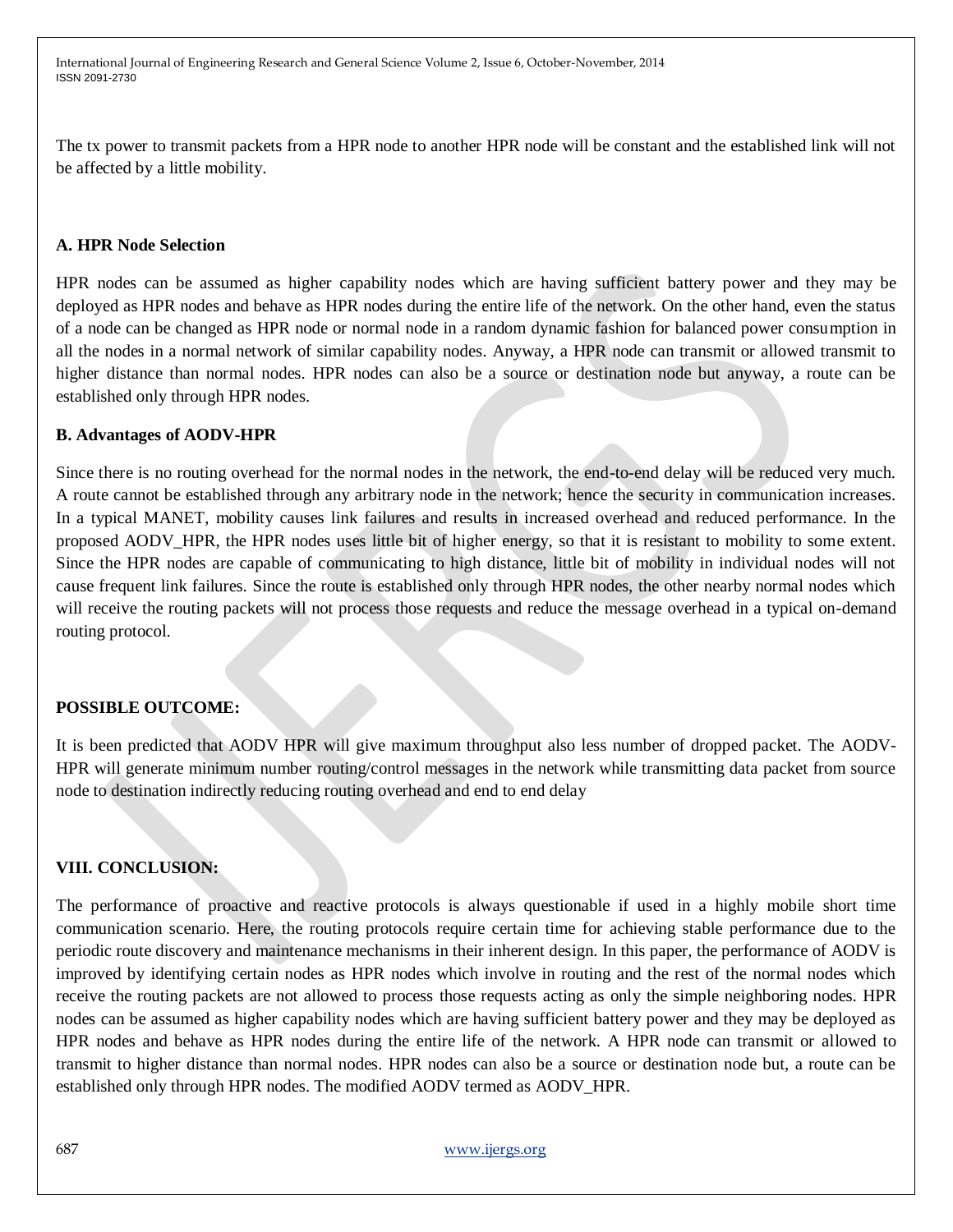## **IX. FUTURE SCOPE:**

In the future, combining the additional coverage ratio and connectivity factor, and set a reasonable rebroadcast probability with AODV-HPR may reduce the routing overhead more efficiently. Moreover, the AODV-HPR will work regularly updated and instantly available to all learners [29]. It also provides collaborative learning which promotes collaborative learning thus resulting in a more engaging and richer learning experience, Scalability where content can be delivered to a small or large number of learners with little effort [30]

# **X. ACKNOWLEDGNT**

The authors would like to take this opportunity to show our appreciation to all our colleagues for their support throughout the period of this research. Without such help, this work would not be completed or published in one of the international journals around the word.

## **REFERENCES:**

[1] The Network Simulator Wiki. [Online]. Available: http://nsnam.isi.edu/nsnam/index.php.

[2] The Network Simulator – ns-2. [Online]. Available: http://www.isi.edu/nsnam/ns.

[3] Energy-Efficient Communication Protocol for Wireless Micro sensor Networks

[4] SORT: A Self-ORganizing Trust Model for Peer-to-Peer Systems.

[5] Z. Fan and S. Subramani, "An address auto configuration protocol for IPv6 hosts in a mobile ad hoc network,"Comput.Commun., vol. 28, no. 4, pp. 339–350, Mar. 2005.

[6] S.Nesargiand R. Prakash ,"MANET conf: Configuration of hosts in a mobile ad hoc network," in Proc. 21st Annu. IEEE INFOCOM, Jun. 2002, vol. 2, pp. 1059–1068.

[7] B. Parno, A. Perrig, and V. Gligor, "Distributed detection of node replication attacks in sensor networks," in Proc. IEEE Symp. Security Privacy, May 2005, pp. 49–63.

[8] S. Thomson and T. Narten, "IPv6 stateless address autoconfiguration,"RFC 2462, 1998.

[9] M. Fazio, M. Villari, and A. Puliafito, "IP address autoconfiguration in ad hoc networks: Design, implementation and measurements,"Comput. Netw, vol. 50, no. 7, pp. 898–920, 2006.

[10] N. H. Vaidya, "Weak duplicate address detection in mobile ad hoc net-works," in Proc. 3rd ACM MobiHoc, 2002, pp. 206–216.

[11] H. Kim, S. C. Kim, M. Yu, J. K. Song, and P. Mah, "DAP: Dynamic address assignment protocol in mobile ad-hoc networks," inProc. IEEE ISCE, Jun. 2007, pp. 1–6

[12]An Efficient and Robust Addressing Protocol for Node Autoconfiguration in Ad Hoc Networks.

[13] S. Banerjee and S. Khuller, "A Clustering Scheme for Hierarchical Control in Multi-hop Wireless Networks," in Proceedings of IEEE INFOCOM, April 2001.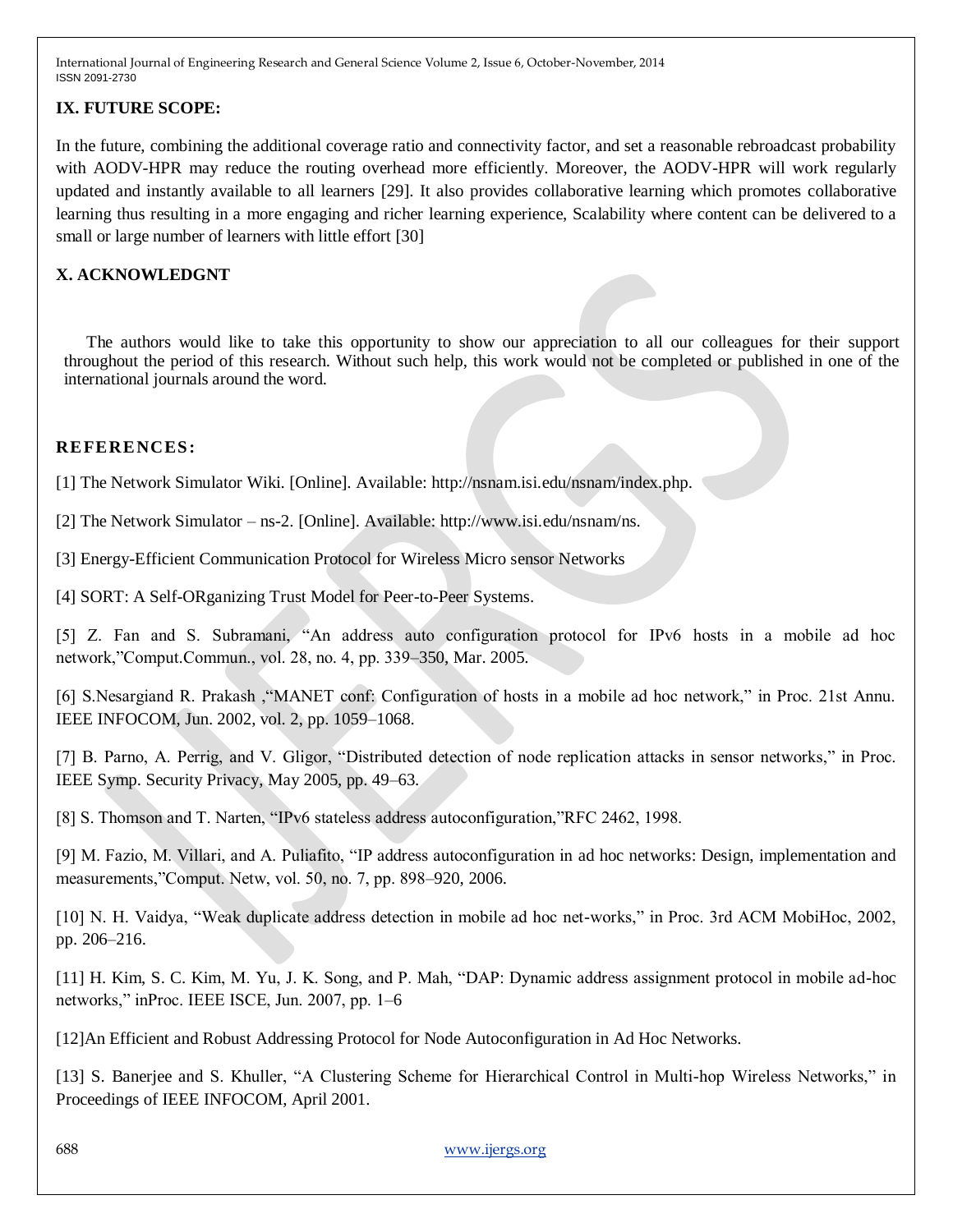[14] B. McDonald and T. Znati, "Design and Performance of a Distributed Dynamic Clustering Algorithm for Ad-Hoc Networks," in Annual Simulation Symposium, 2001.34

[15] M. Gerla, T. J. Kwon, and G. Pei, "On Demand Routing in Large Ad Hoc Wireless Networks with Passive Clustering," in Proceeding of WCNC, 2000.

[16] S. Basagni, "Distributed Clustering Algorithm for Ad-hoc Networks," in International Symposium on Parallel Architectures, Algorithms, and Networks (I-SPAN), 1999.

[17] M. Chatterjee, S. K. Das, and D. Turgut, "WCA: A Weighted Clustering Algorithm for Mobile Ad Hoc Networks, "Cluster Computing,pp. 193–204, 2002.

[18] T. J. Kwon and M. Gerla, "Clustering with Power Control," in Proceeding of MilCOM"99, 1999.

[19] S. Bandyopadhyay and E. Coyle, "An Energy-Efficient Hierarchical Clustering Algorithm for Wireless Sensor Networks," in Proceedings of IEEE INFOCOM, April 2003.

[20] A. D. Amis, R. Prakash, T. H. P. Vuong, and D. T. Huynh, "Max-Min D-Cluster Formation in Wireless Ad Hoc Networks," in Proceedings of IEEE INFOCOM, March 2000.

[21] O. Younis and S. Fahmy, "Distributed Clustering in Ad-hoc Sensor Networks: A Hybrid, Energy-Efficient Approach," in Proceedings of IEEE INFOCOM, March 2004, an extended version appears in IEEE Transactions on Mobile Computing, vol. 3, issue 4, Oct-Dec, 2004.

[22] C. R. Lin and M. Gerla, "Adaptive Clustering for Mobile Wireless Networks," in IEEE J. Select. Areas Commun, September 1997.

[23]V. Kawadia and P. R. Kumar, "Power Control and Clustering in Ad Hoc Networks," in Proceedings of IEEE INFOCOM, April 2003.

[24] W. Heinzelman, A. Chandrakasan, and H. Balakrishnan, "An Application-Specific Protocol Architecture for Wireless Microsensor Networks,"IEEE Transactions on Wireless Communications, vol. 1, no. 4, pp. 660–670, October 2002.

[25] C. Perkins, E. Belding-Royer, and S. Das, Ad Hoc On-Demand Distance Vector (AODV) Routing, IETF RFC 3561, 2003.

[26] D. Johnson Y. Hu, and D. Maltz, The Dynamic Source Routing Protocol for Mobile Ad Hoc Networks (DSR) for

IPv4,IETF RFC 4728, vol. 15, pp. 153-181, 2007.

[27] H. AlAamri, M. Abolhasan, and T. Wysocki, "On Optimizing Route Discovery in Absence of Previous Route Information MANETs," Proc. IEEE Vehicular Technology Conf. (VTC), pp. 1-5,2009.

[28]X. Wu, H.R. Sadjadpour, and J.J. Garcia-Lunaa-acevAceves, "Rout- ing Overhead as a Function of Node Mobility: Modeling Framework and implications on Proactive Routing," Proc. IEEE Int'l Conf. Mobile Ad Hoc and Sensor Systems (MASS "07), pp. 1-9, 2007.

[29] S.Y. Ni, Y.C. Tseng, Y.S. Chen, and J.P. Sheu, "The Broadcast Storm Problem in a Mobile Ad Hoc

Network," Proc. ACM/IEEE MobiCom, pp. 151-162, 1999.